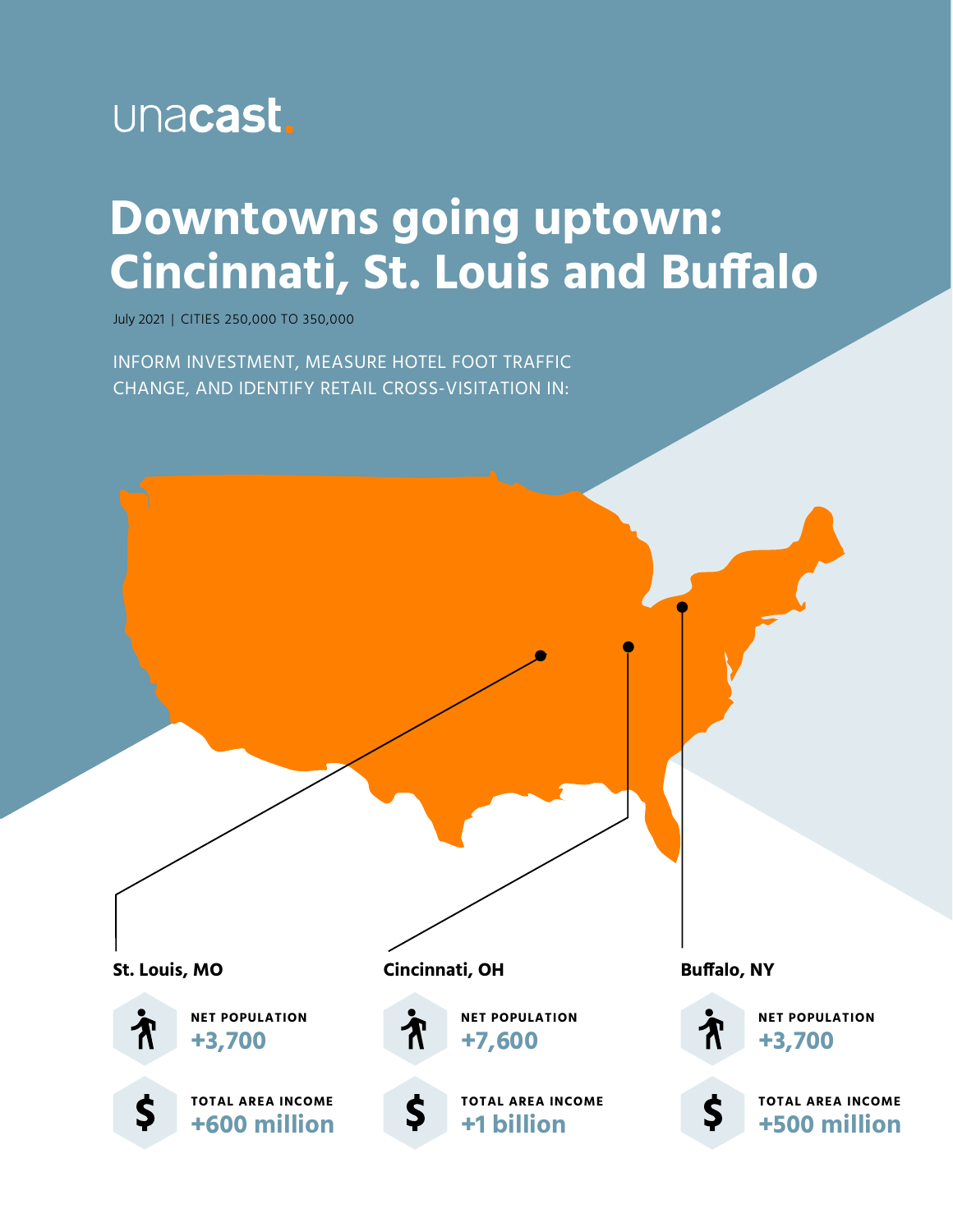#### **Introduction 3**

#### **Cincinnati, OH 4**

- Growth and Recovery: +\$1 billion **4**
- Neighborhood Insights: Downtown Stadiums **5**
- Downtown Lodging: Westin Hotels & Resorts, 21 E. 5th Street **6**
- Cross-visitation with retail brands **6**

#### **Buffalo, NY 7**

- Growth and Recovery: +\$500 million **7**
- Neighborhood Insights: Cobblestone District **8**
- Downtown Lodging: Westin Hotels & Resorts, 250 Delaware Avenue **9**
- Cross-visitation with retail brands **10**
- **St Louis, MO 11**
- Growth and Recovery: +\$600 million **11**
- Neighborhood Insights: Downtown Business Area **12**
- Downtown Lodging: Hilton St. Louis at the Ballpark, 1 South broadway **13**
- Cross-visitation with retail brands **14**
- **In Summary 15**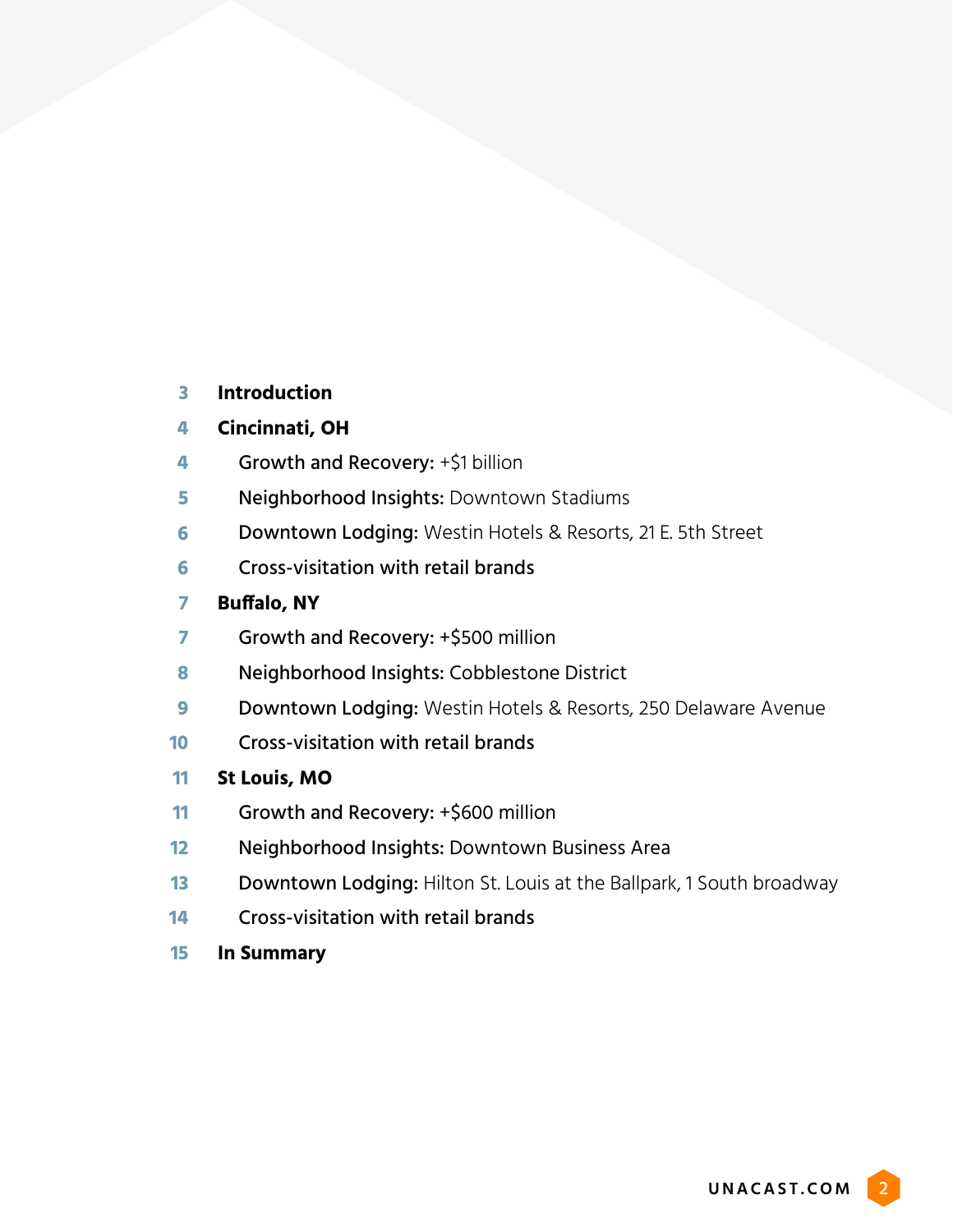## **Introduction**

For this report, we probed GPS data gathered over Q1 and Q2 of 2021. Through that research, we were able to identify three cities each with a population between 250,000 and 350,000 that showed consistent gains in population, income flow, and overall rate of foot traffic recovery.

Though there were multiple candidates in-scope, the three cities we decided to highlight here are Cincinnati, OH, Buffalo, NY, and St. Louis, MO. In two cases, we look at a Westin Hotels property in the downtown core of each city, in the other, a Hilton property. In the case of each city, we will examine the available data using location intelligence gleaned from Unacast Now in order to do six things:

- Determine the total +/- population flow for each city area
- Measure the total +/- income flow change based on each area's population flow;
- Detect changing foot traffic patterns and measure recovery versus 2019
- Examine the foot traffic performance of a downtown hotelier
- Specify the rate of return for each hotel property studied
- Identify top cross-visitation points between the hotel and other brands

To conduct our analysis, we examined inflow and outflow movements using the Migration Patterns tab in Now, which is linked to our Emerging Areas data set. Income flow is the net number of people to migrate multiplied by their average income. Average income data is pulled from US Census data and rolled-up to the county level.

To conduct our foot traffic analysis, we used the Neighborhood Insights tab to build custom collections and benchmark foot traffic patterns over 2020 versus 2019. To examine foot traffic and cross visitation by venue, we use the Venue package tab on Now.

We'll dive right in with an analysis of each of the three cities. Skip to this document's Summary if you'd like to view the all-in-one table of results.

#### **TERMS TO KNOW**

**Return rate –** The estimated fraction of total visitors, without a work or home location in this census block group, seen in the previous month which are also seen this month.

**Cross visit fraction –** Fraction of total visitors to the main venue that also went to related venue.

**Foot traffic trend by Venue Day –** The count of unique visits to a given venue on a given day.

**Population net flow by County Month –** Difference between estimated number of moves into the county vs. out of the county.

**Net Inflow income –** Difference between the incoming average median household income and the county's average median household income.

**Unacast Now –** On demand location data that's clean, fresh and easy to ingest.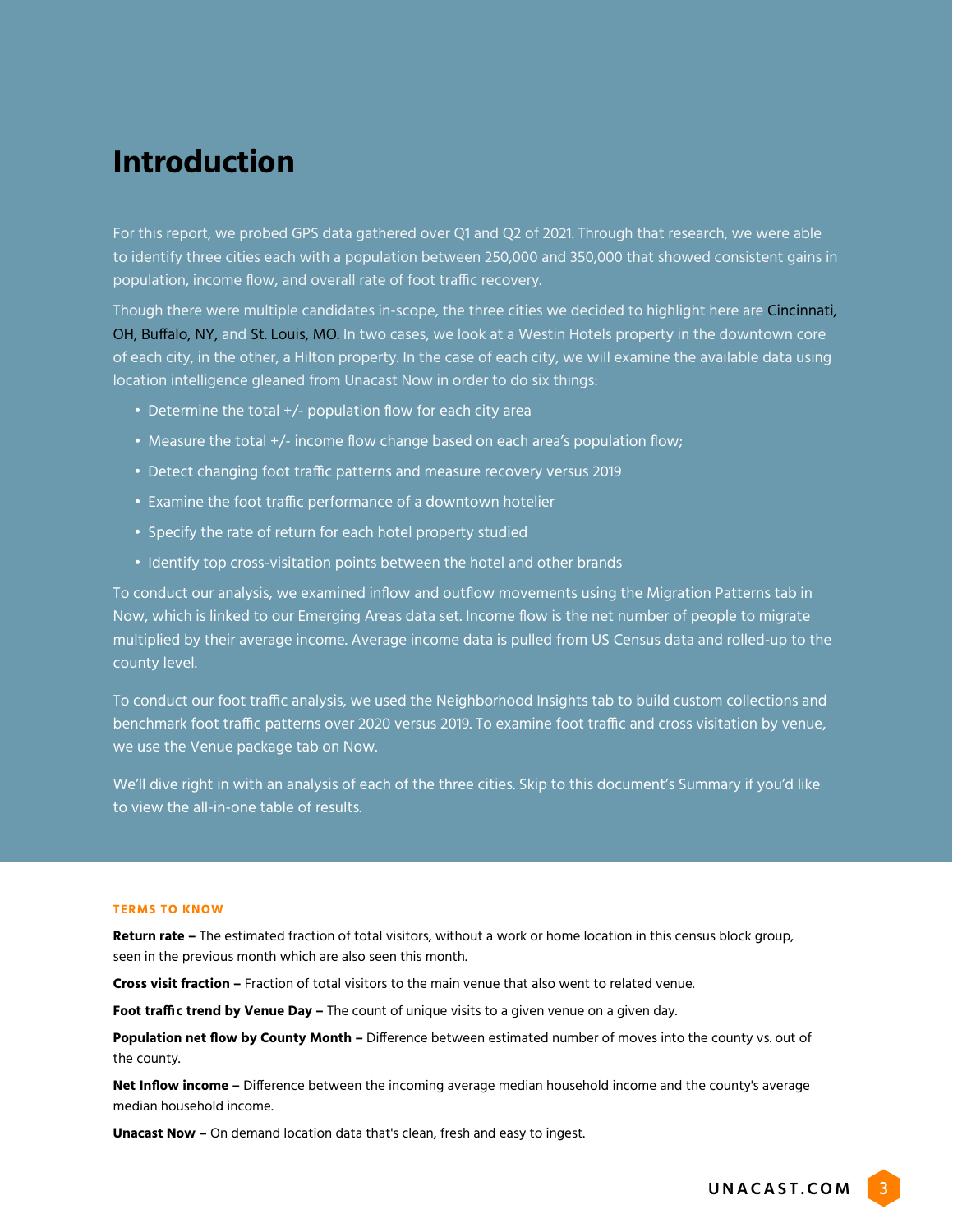## **Cincinnati, OH**





#### **GROWTH AND RECOVERY: +\$1 billion**

Cincinnati is booming. Real estate prices are skyrocketing and this city on the border of Northern Kentucky is experiencing a swell of population and income inflow.

Between January 1 and April 30 2021, the Cincinnati area gained 7,600 net new residents and \$1 billion in income flow. This is above 2019 growth rates.

Almost all population inflow comes from elsewhere in Ohio, as well as nearby Indiana and Kentucky. 2021 growth is expected to peak in August but this will be influenced by the status of multiple university and college campuses in autumn of 2021.

If 2019 trends prevail for the remainder of the year, Cincinnati will add another 3,000 people in 2021.

By matching our CBGs to **[defined city boundaries](https://data-cagisportal.opendata.arcgis.com/datasets/cincinnati-city-boundary/explore)**  and overlaying their foot traffic patterns since 2019, we see definitive resilience (green) throughout the metropolitan area.

Note: we did not examine traffic just across the state line in Kentucky, though out-of-state Workers and Non-Local visitors certainly influence total figures.

By late June 2021, total foot traffic in the area as measured grew to 85% of 2019 levels, with only a handful of mostly downtown neighborhoods still struggling to regain pre-COVID levels of traffic. We examine one such neighborhood below.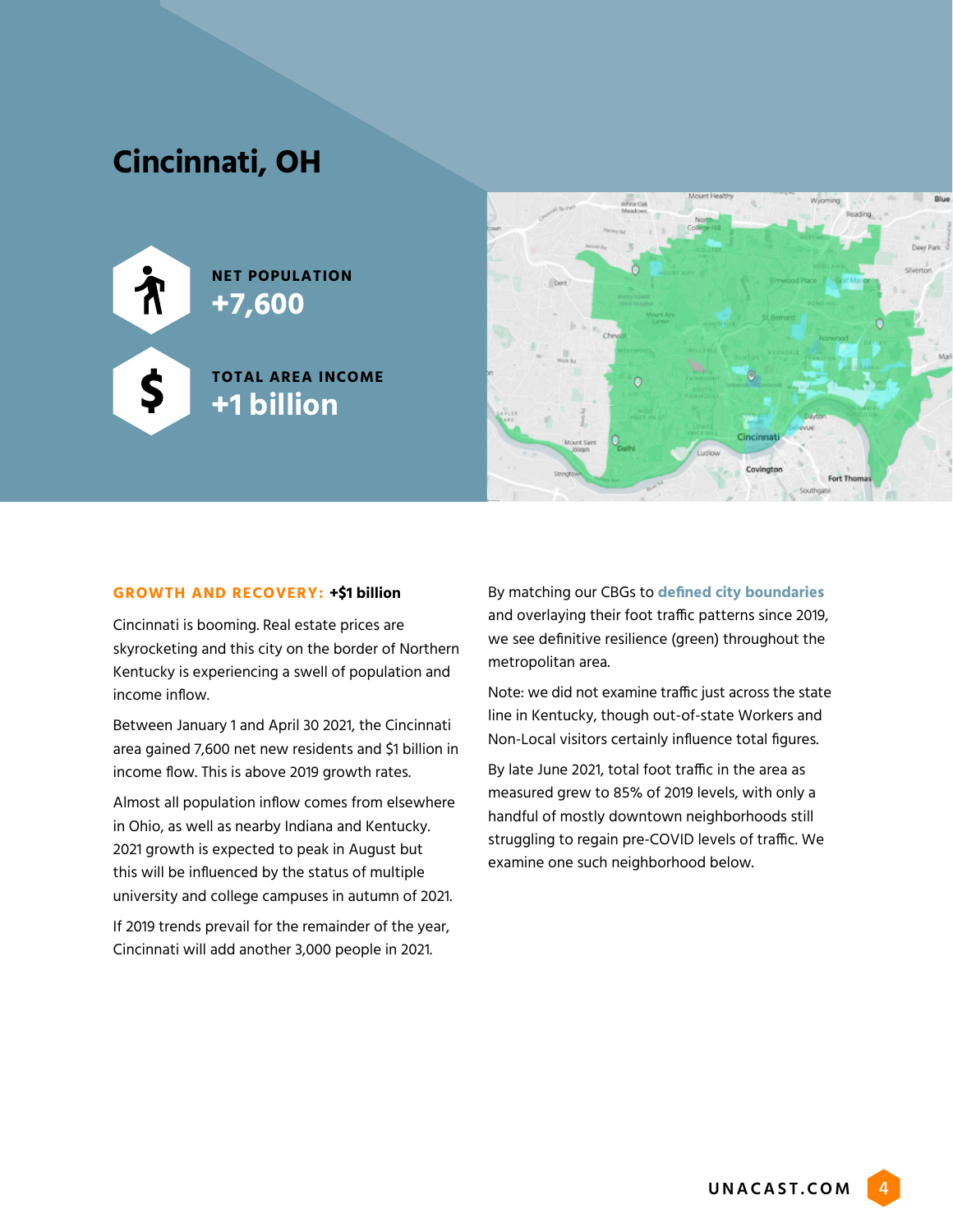#### **NEIGHBORHOOD INSIGHTS:**

#### **Downtown Stadiums**

The area romantically known as Block Group 2, Census Tract 265, Hamilton County, Ohio, is in fact the downtown waterfront area of Cincinnati better known for housing the NFL's Paul Brown Stadium and MLB's Great American Ball Park.

With attendance at major league sporting events severely limited for most of a year, it is not surprising then that foot traffic here is down 59% versus 2019. That seems like gloomy news with Mount Adams and other areas popular with Non-Locals having already recovered fully to 2019 levels, but there's light at the end of the tunnel.

**Both the MLB and NFL are opening for business again in 2021, with full stadiums and a resultant spike in game day traffic in surrounding downtown Cincinnati neighborhoods expected another indication of continuing area foot traffic and economic recovery.** 

Now, let's have a look at a hotel in the same neighborhood to see how their business is faring in terms of foot traffic compared to 2019.

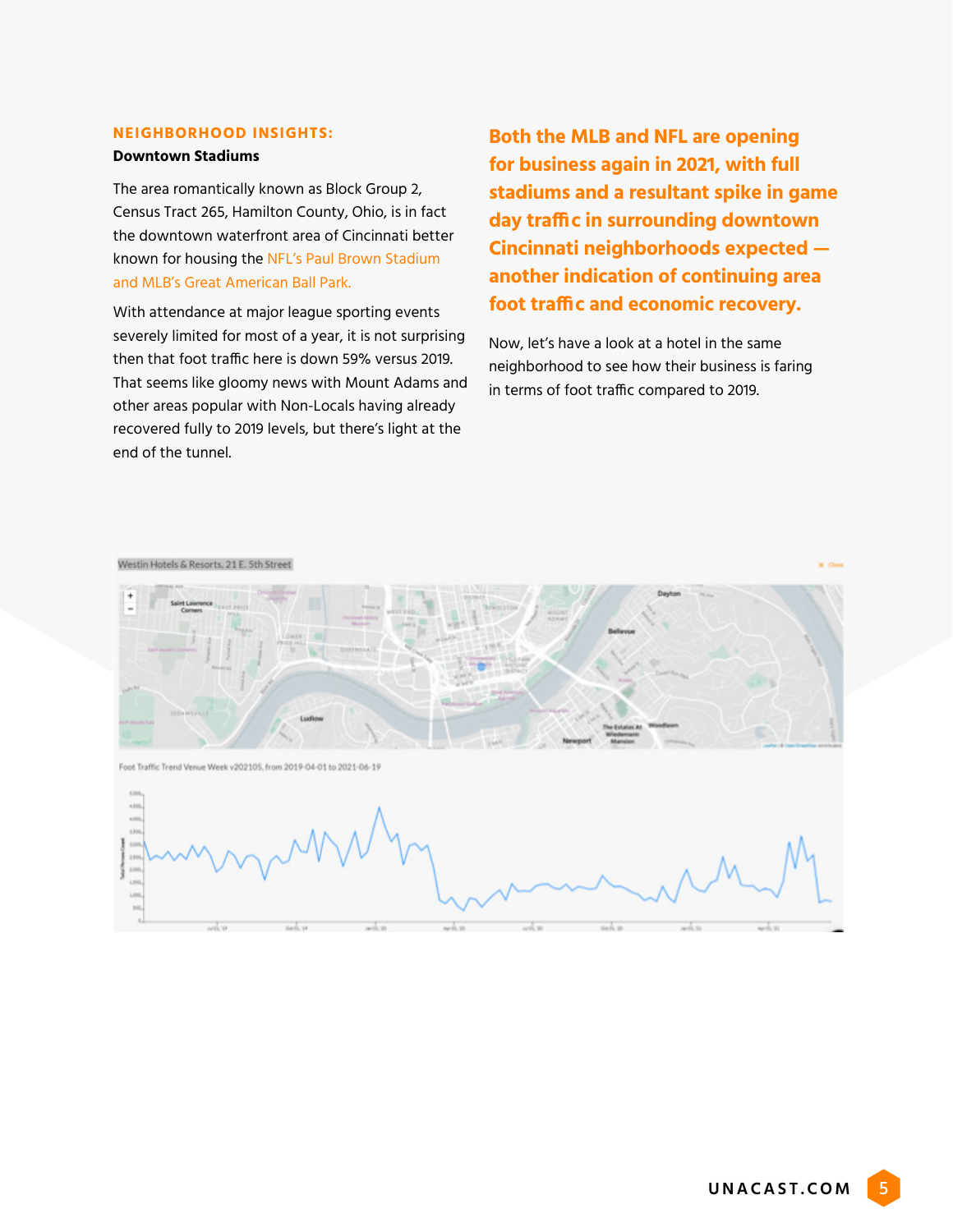#### **DOWNTOWN LODGING:**

#### **Westin Hotels & Resorts, 21 E. 5th Street**

The Westin Hotel at 21 E. 5th Street in Cincinnati is located in the downtown core, just north of the area where the city's stadiums are, and within the same CBG. Total foot traffic at this venue is down nearly 50% versus 2019.

In 2019, the Westin averaged about 2,500 visits per week in 2019; with a peak of 4,508 the week of January 5th, and a bottom of 450 the week of April 12th 2020.

So far in 2021, the Westin's average is about 1,300 visits per week, with a peak of 3,392 the week of May 9th; and a bottom of 768 the week of May 30th 2021. A simple glance at the graph will demonstrate the growth in the latter portion of Q2. The Westin's return rate sits at .22 as of the end of June 2021, down from a .26 February peak.

Who else benefits when the Westin gets busy? To answer that question, we will have a peek at the Cross Visits tab in Unacast Now.

#### **CROSS-VISITATION WITH RETAIL BRANDS**

Visitors to the Westin Hotel frequent a number of local restaurants and shops, according to cross-visitation data gathered in the first half of 2021. While the list is long, some of the most commonly cross-visited venues and brands for guests of the Westin when they leave the hotel are:

- The Little Clinic (Women's Clothing) 4613 Marburg Ave • **Chart House** (Full Service Restaurant), 405 Riverboat Row, Kentucky
	- **• Tide Dry Cleaners** (Drycleaning and Laundry), 3348 Madison Road

So, a local fashion retailer, a dry cleaner and a good restaurant — those all pass the logic test as cross-visitation points for guests of a hotel.

As summer progresses and the MLB and NFL return to regular business, foot traffic in this CBG and the Westin's foot traffic accordingly, will continue to grow and recover towards 2019 levels. That should be good news for these and other local retailers and restaurateurs.

**INFORM AN INVESTMENT DECISION**

The most common use case for location intelligence is to inform a decision; very often an investment decision. The bigger the investment, the more information you want to look at.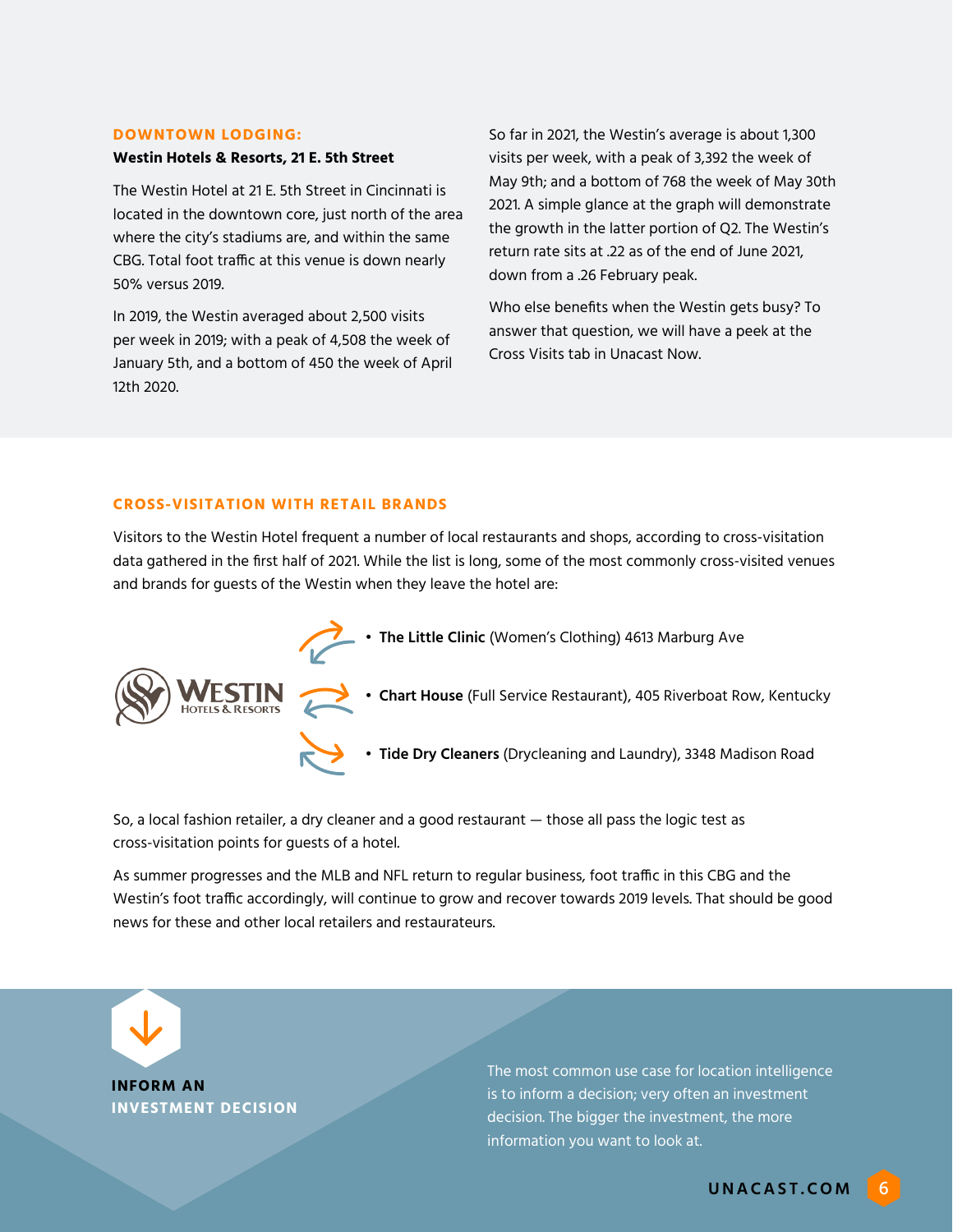

#### **GROWTH AND RECOVERY: +\$500 million**

Buffalo is a pleasant surprise as an emerging area and a standout among mid-sized border cities.

Between January 1 and April 30 2021 alone, the Buffalo area gained 3,700 net new residents and \$500 million in income flow. This is above 2019 growth rates. Almost all inflow came from elsewhere within Erie County and neighboring Niagara County.

If 2019 trends prevail for the remainder of the year, the Buffalo area will add additional population into August, before population flow turns negative again in Q4 of 2021.

By matching our CBGs to **[defined city boundaries](https://data.buffalony.gov/Government/Municipal-Boundary/g64g-dewj)**  and overlaying their foot traffic patterns since 2019, we see resilience (green) throughout the metropolitan area with noticeable pockets of weakness in the downtown core and near the border to Canada.

By late June 2021 total foot traffic in the area as measured has grown to 84% of 2019 levels, with only a handful of neighborhoods often frequented by Non-Locals still struggling to regain pre-COVID levels of traffic.

We examine one such neighborhood, the Cobblestone District, next.

### **By late June 2021 total foot traffic in the area as measured has grown to 84% of 2019 levels**

UNACAST.COM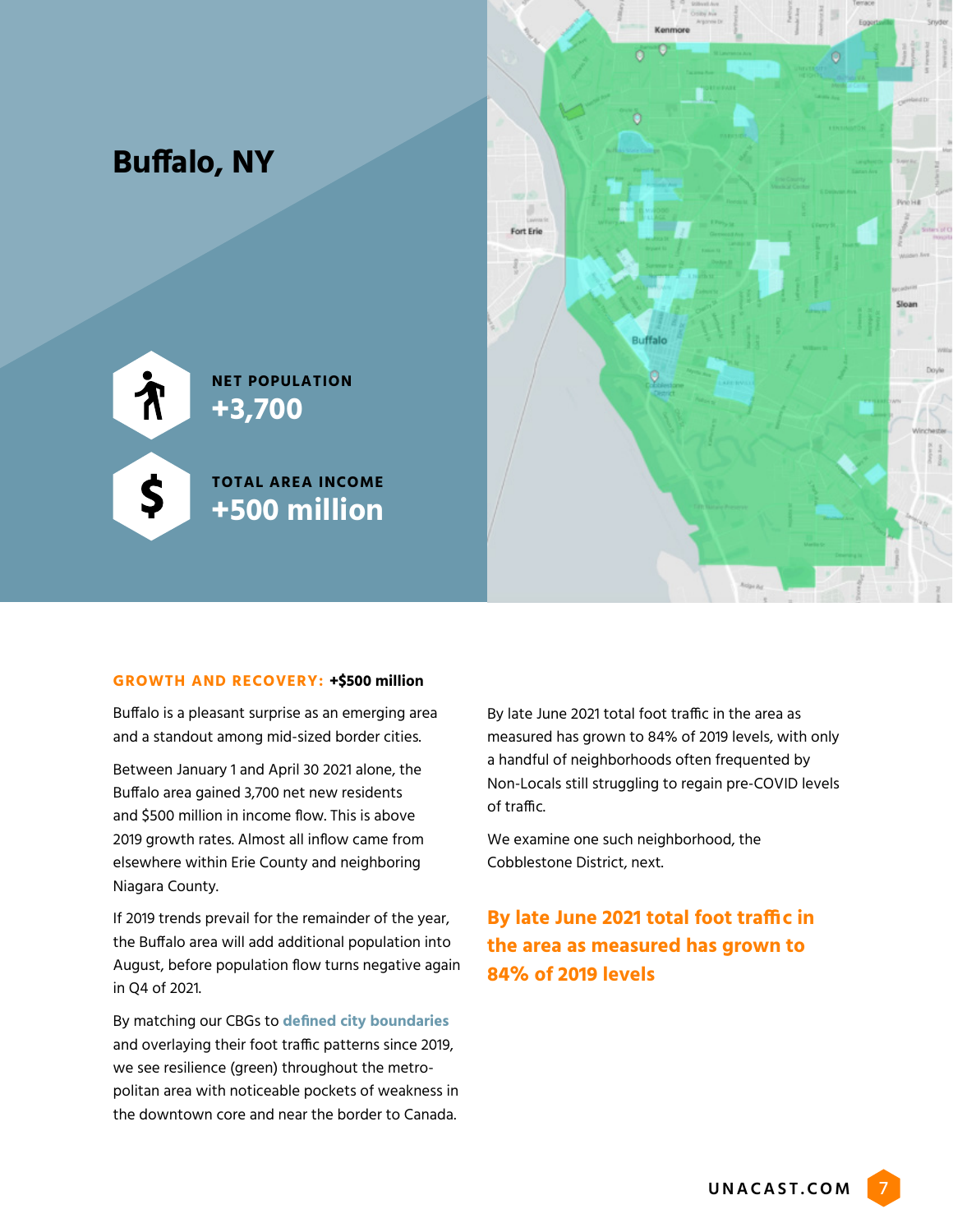#### **NEIGHBORHOOD INSIGHTS: Cobblestone District**

Buffalo's Cobblestone District, aka Block Group 1, Census Tract 165, Erie County, New York, is an inviting menagerie of shops, restaurants and public space designed for leisure and consumerism. Unfortunately, the area is still suffering from the draining effects of COVID-19 as of mid-2021.

Foot traffic in this CBG is down 49% versus 2019 with a slight upwards trend and momentum. But that doesn't tell the whole story. More recently, traffic has spiked to within 28% of 2019 levels, and Residents of the area are in fact making use of the Cobblestone District more frequently than in 2019, as the graph here clearly shows.

A little to the north of the Cobblestone District, sits the centrally located Westin Hotel, where muted foot traffic trends show that, while Residents remain active in the area, the dearth of Non-Local visitors (people whose cell phone signals tell us they don't live or work in the area) is still crippling some in the hospitality industry.

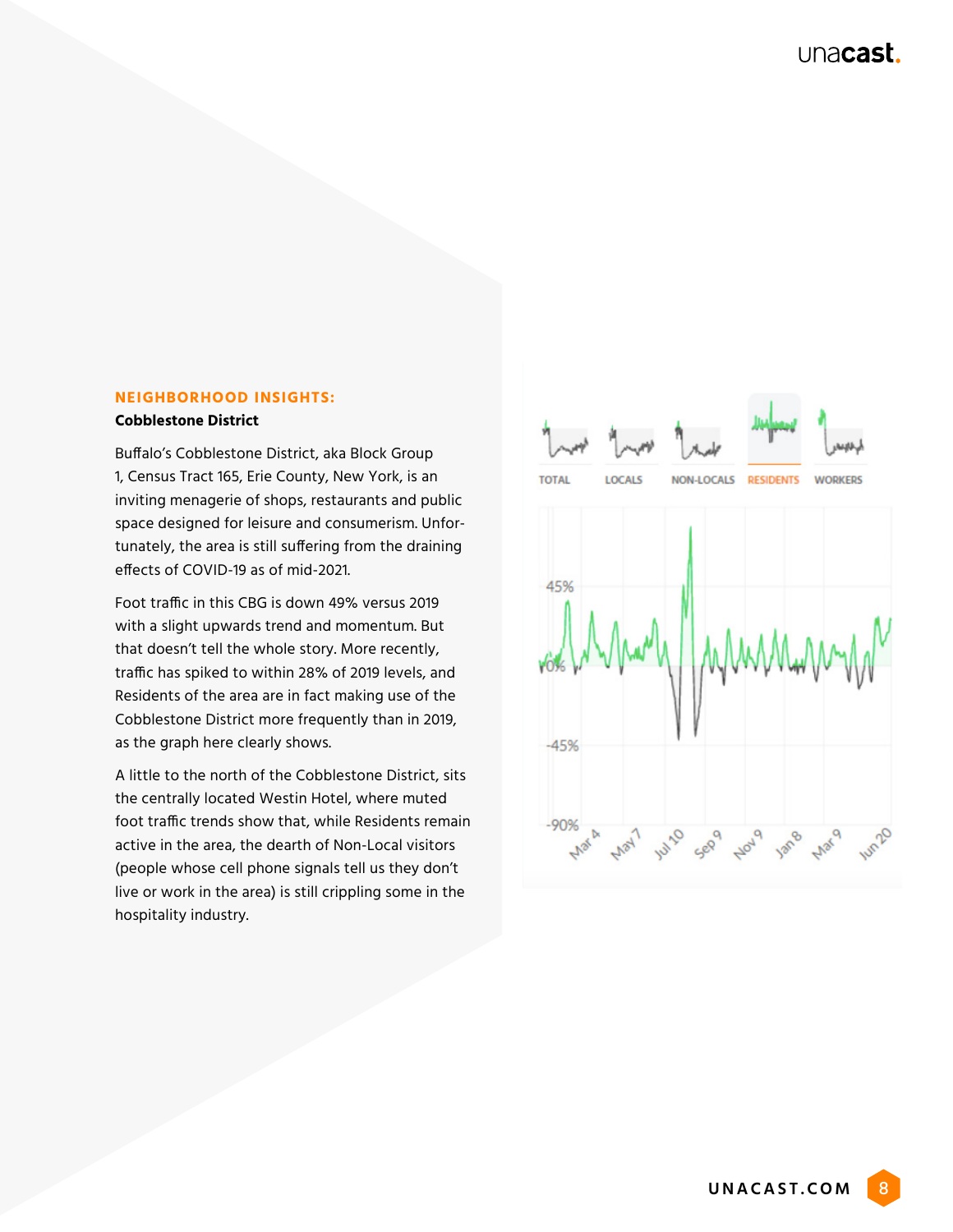#### **DOWNTOWN LODGING:**

#### **Westin Hotels & Resorts, 250 Delaware Avenue**

The Westin Hotel at 250 Delaware Avenue in Buffalo is located in the southern downtown core, just north of the Cobblestone District and within the same CBG. Total foot traffic at this venue is down more than 66% versus 2019.

In 2019, the Westin averaged about 6,500 visits per week, with a peak of 7,963 the week of October 6th 2019, and a bottom of 3,704 the week of December 22 2020.

So far in 2021, the Westin's average is about 2,100 visits per week, with a peak of 2,490 the week of February 14th; and a bottom of 1,296 the week of May 2nd 2021. A glance at the graph will demonstrate flatness throughout Q1 and Q2. The Westin's return rate sits at .18 at the end of June 2021, well down from a January peak of .46 but up slightly from a .15 low in April.

What is the impact of that flatness on the associated shops and brands usually cross-visited by guests of the hotel? We look at that next.

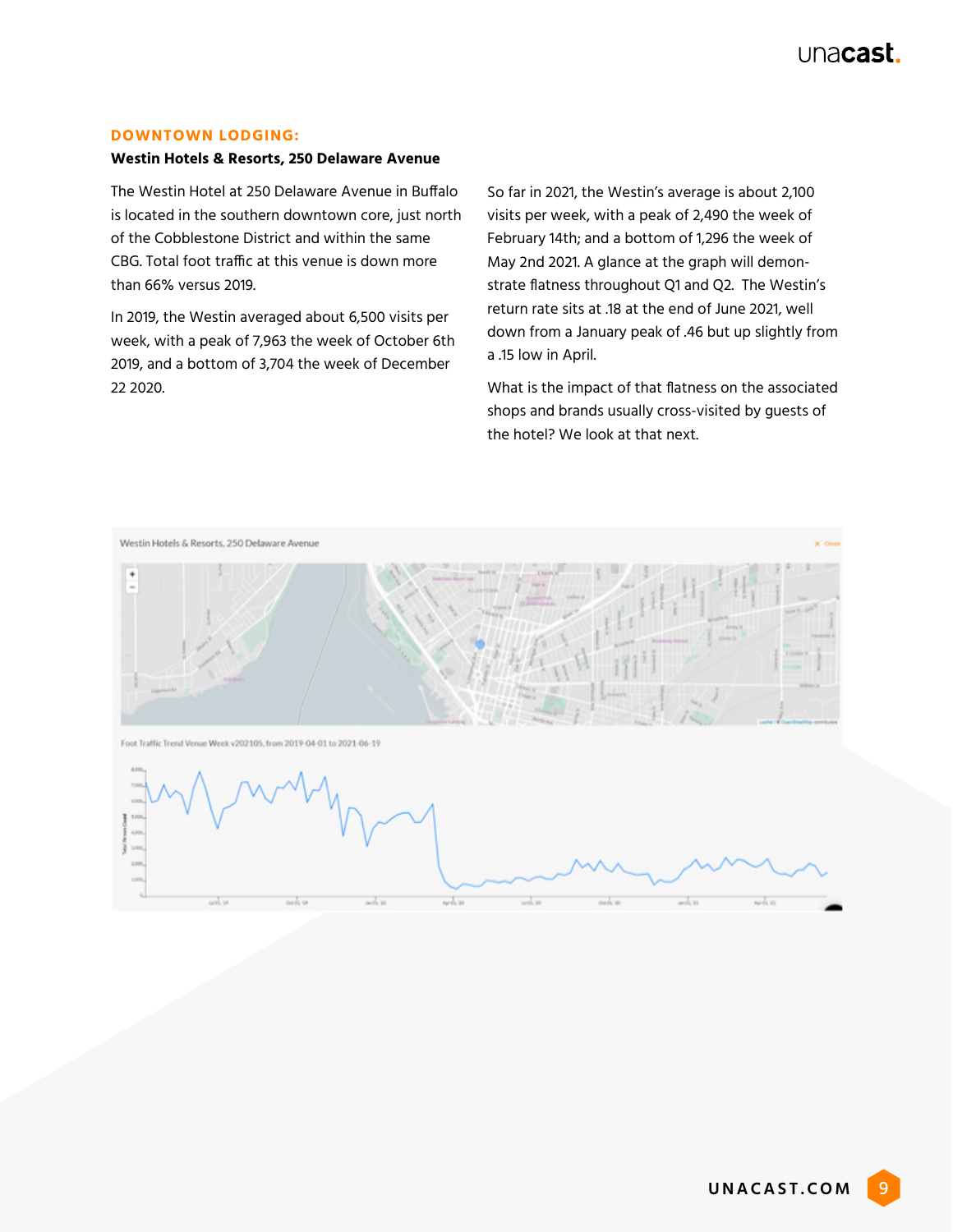#### **CROSS-VISITATION WITH RETAIL BRANDS**

Visitors to the Westin Hotel frequent a number of local restaurants and shops when they are in town, according to data gathered in the first half of 2021. Some of the most commonly cross-visited venues and brands for guests of the Westin are:



So, a place to get a coffee and pastry, a grocery store visit for a few snacks in the room (there are not many full-service restaurants in the immediate area), and a professional building not too far away (perhaps many who stay at the Westin conduct business in that building).

Lacking the same downtown stadium draw and with the border to Canada still restricted into July 2021, the Westin Hotel, the Cobblestone District, and other struggling Buffalo neighborhoods and brands may be hampered in 2021 in the recovery to pre-COVID levels.

**MEASURE THE EFFECT OF A CHANGE** 

The bigger the change, the more important and complex it can be to measure. As a CRE investor, what can location tell you about the risk and opportunity in your portfolio, right now?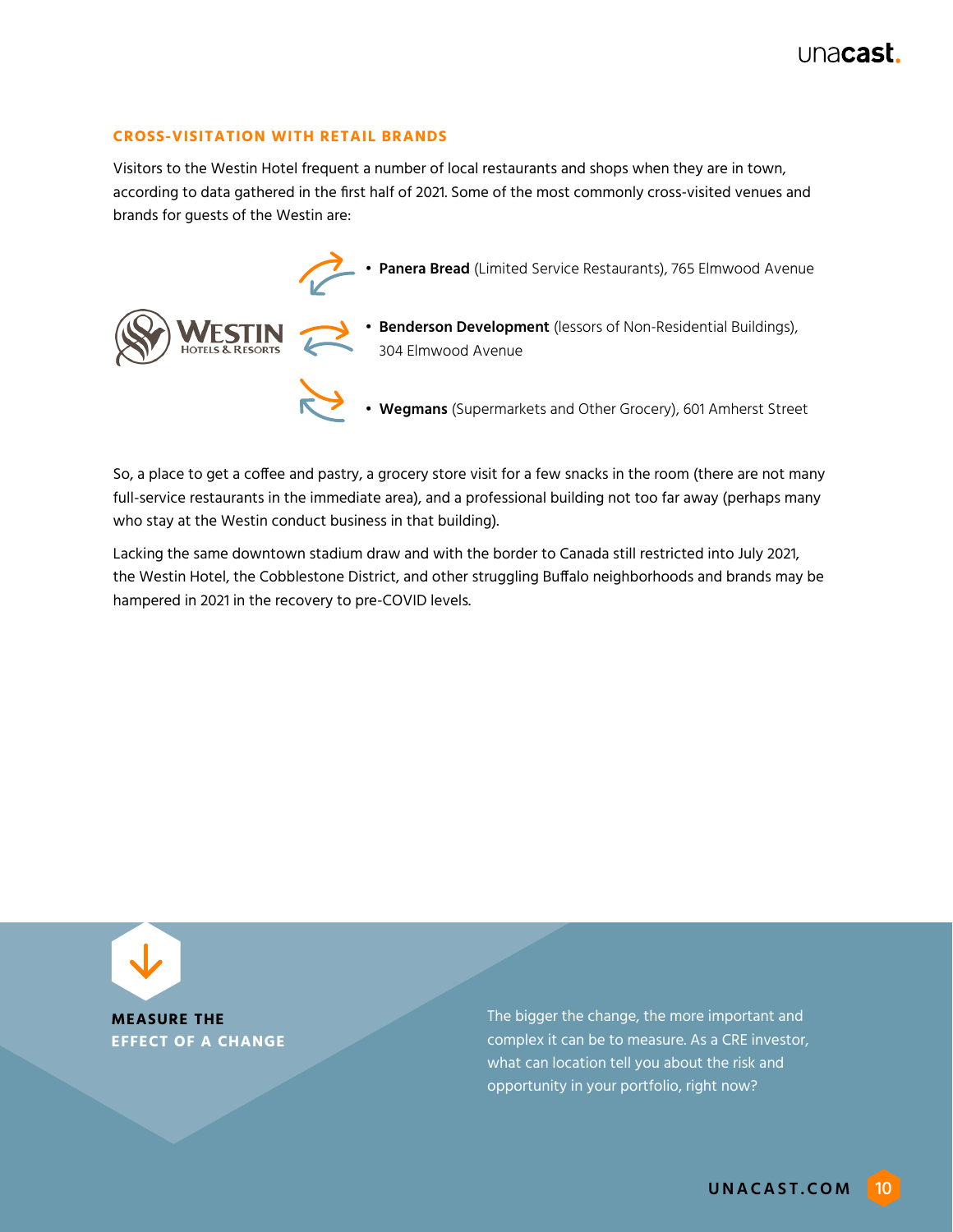

#### **GROWTH AND RECOVERY: +\$600 million**

St. Louis boasts an energetic city core surrounded by a spectrum of quiter bordering counties in both Missouri and Illinois. Midway through 2021, St.Louis is demonstrating significant growth that matches and even exceeds 2019 historical growth rates.

Between January 1 and April 30 2021 alone, the St. Louis area gained 3,200 net new residents and \$600 million in income flow. This is above 2019 growth rates. Almost all inflow came from neighboring MO counties (Jefferson, Franklin, St Charles), as well as nearby Indiana.

2021 growth is expected to peak in May. If 2019 trends prevail for the remainder of the year, the St.Louis area will lose significant population going into August and September, before population flow turns mildly positive again in Q4 of 2021.

By matching our CBGs to **[defined city boundaries](https://stlcity.maps.arcgis.com/home/webmap/viewer.html?webmap=e0d43743804f4827bd21a91cd2970f04)**  and overlaying their foot traffic patterns since 2019, we see resilience (green) throughout the metropolitan area with noticeable pockets of weakness in the downtown core and waterfront area.

By our measurements, by late June 2021, total foot traffic in the area as measured has grown to 81% of 2019 levels, with a small preponderance of downtown neighborhoods still struggling to regain pre-COVID levels of traffic.

But once again, by zooming-in, we see that there are strong indications of resilience, again heavily influenced by the presence of a downtown stadium complex. We examine that neighborhood, next.

UNACAST.COM 11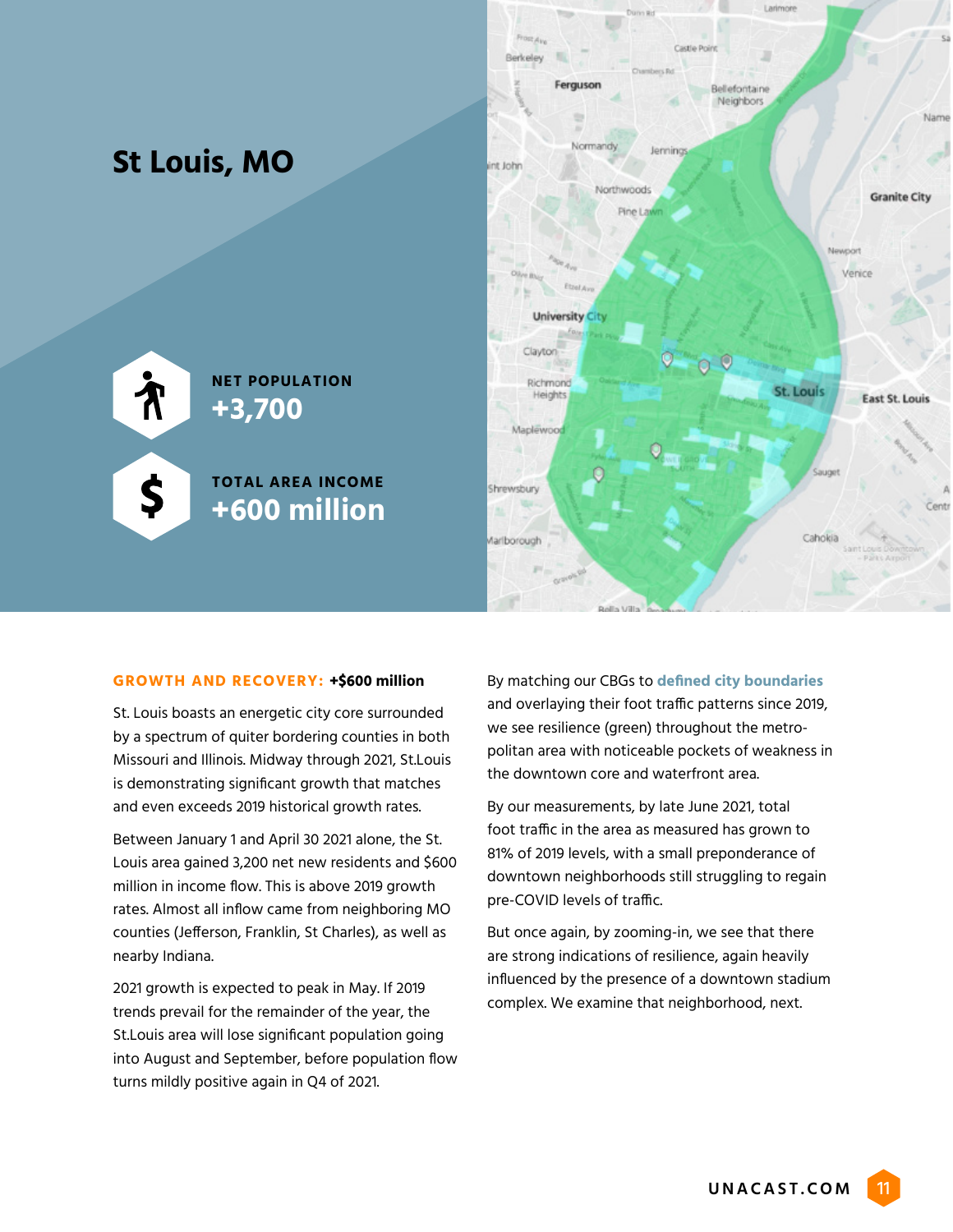

#### **NEIGHBORHOOD INSIGHTS:**

#### **Downtown Business Area**

St. Louis has a dispersed business presence but we will focus on the downtown's Block Group 3, Census Tract 1256 as an illustrative example of the typical challenges faced by a handful of struggling downtown neighborhoods.

Foot traffic in this CBG is down 71% versus 2019 with a downward trend.

Worker traffic is flat due to a number of office and store closures over the measured period. Foot traffic from Non-Locals is limited to spikey (once again a factor of the downtown stadium effect).

Much like this CBG and really much of the downtown core, there are few signs of resilience among downtown hoteliers who have suffered through a tremendous downturn of business, much of it at the loss of baseball and other events that draw large crowds to the city.

UNACAST.COM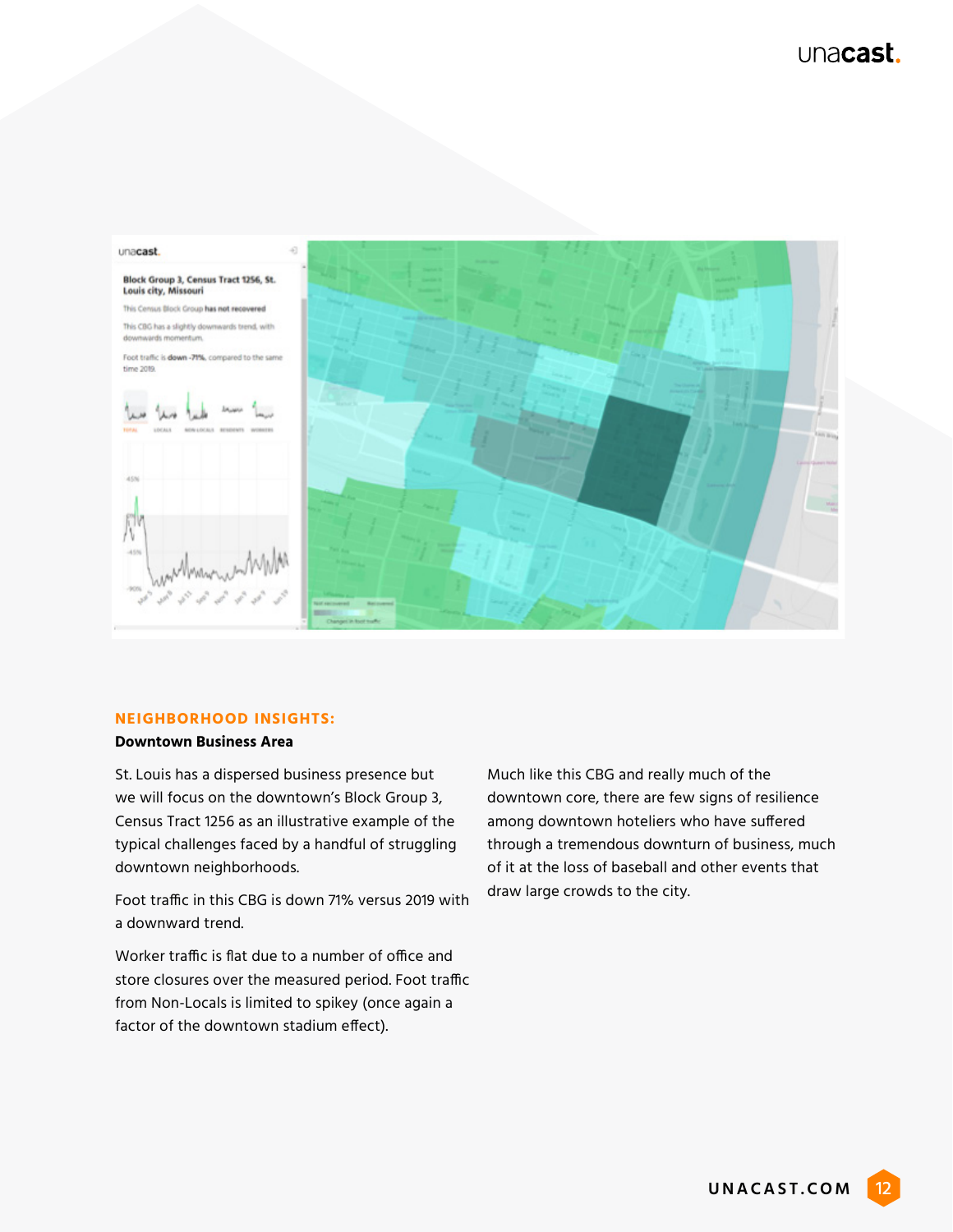

#### **DOWNTOWN LODGING:**

#### **Hilton St. Louis at the Ballpark, 1 South broadway**

Foot traffic at Hilton St. Louis at the Ballpark is down 66% vs. 2019, but it's worth noting that from June 24 to July 4 2019, traffic spiked 1.5x on home game days (vs. Oakland).

From April 1 to Jun 23 2021, traffic spiked 2 to 3x on home game days (vs. Chicago, Colorado, Cincinnati).

The Hilton's return rate at the end of June sits at just .04 at the end of June 2021, down from a January peak of .13 but up slightly from a .02 low in March of 2021.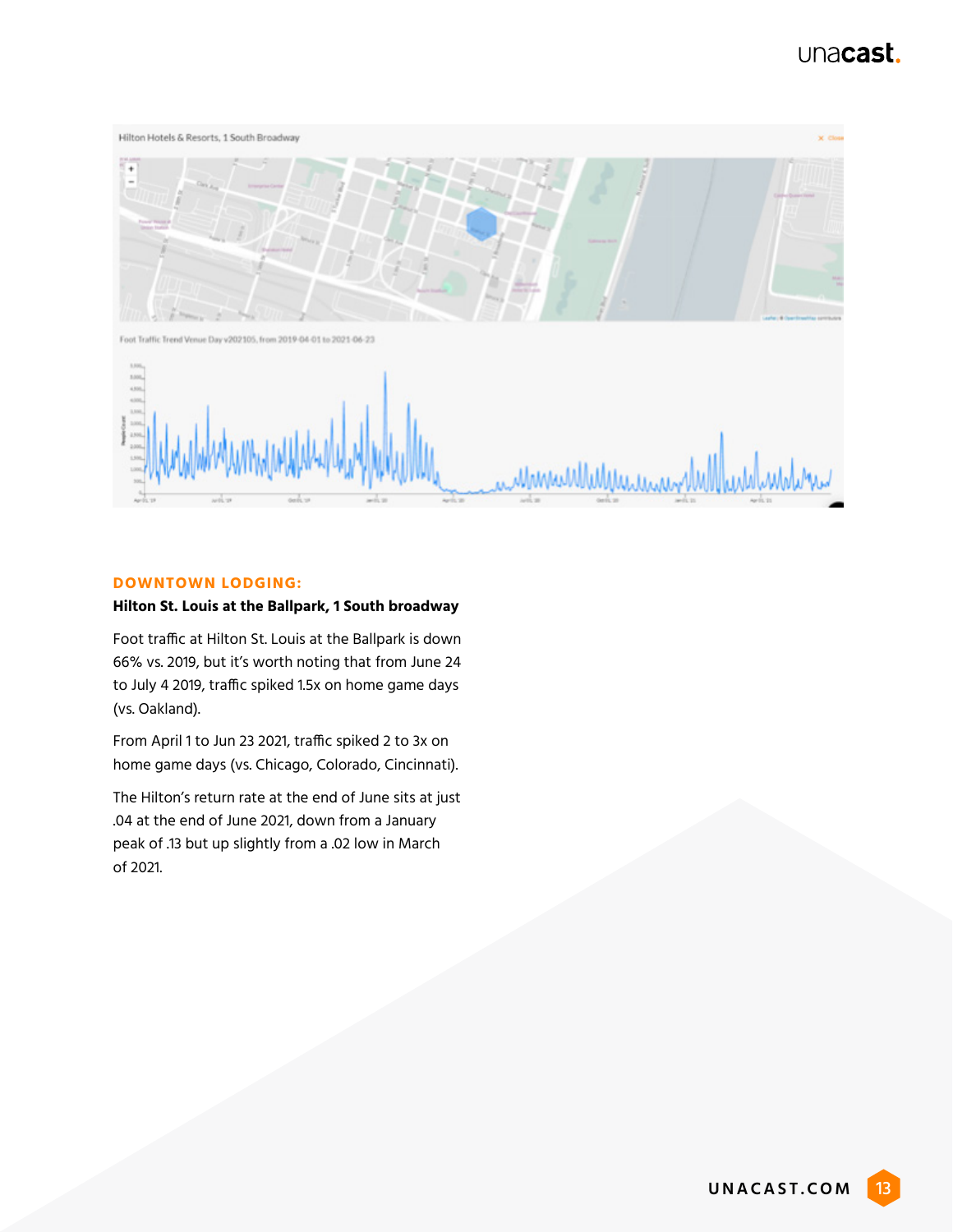#### **CROSS-VISITATION WITH RETAIL BRANDS**

Visitors to the Hilton St. Louis at the Ballpark are also very active visitors of a number of local restaurants and shops, according to cross-visitation data gathered in the first half of 2021. Some of the most commonly cross-visited venues and brands for guests of the Hilton when they leave the hotel are:



So, a place to get a coffee and a snack, somewhere to get in a quick workout, and a gas station to hit on your way out of town. Again, all pretty easy to understand traveler behaviors.

Though some of the YTD foot traffic figures are concerning, the area's population gain and the downtown stadium effect loom large as the city's very popular and centrally located Busch Stadium opens its doors to full capacity as of the 2021 Memorial Day weekend.



Detection is more complex and valuable than measurement because the sooner you know about risk or opportunity the sooner you can manage it.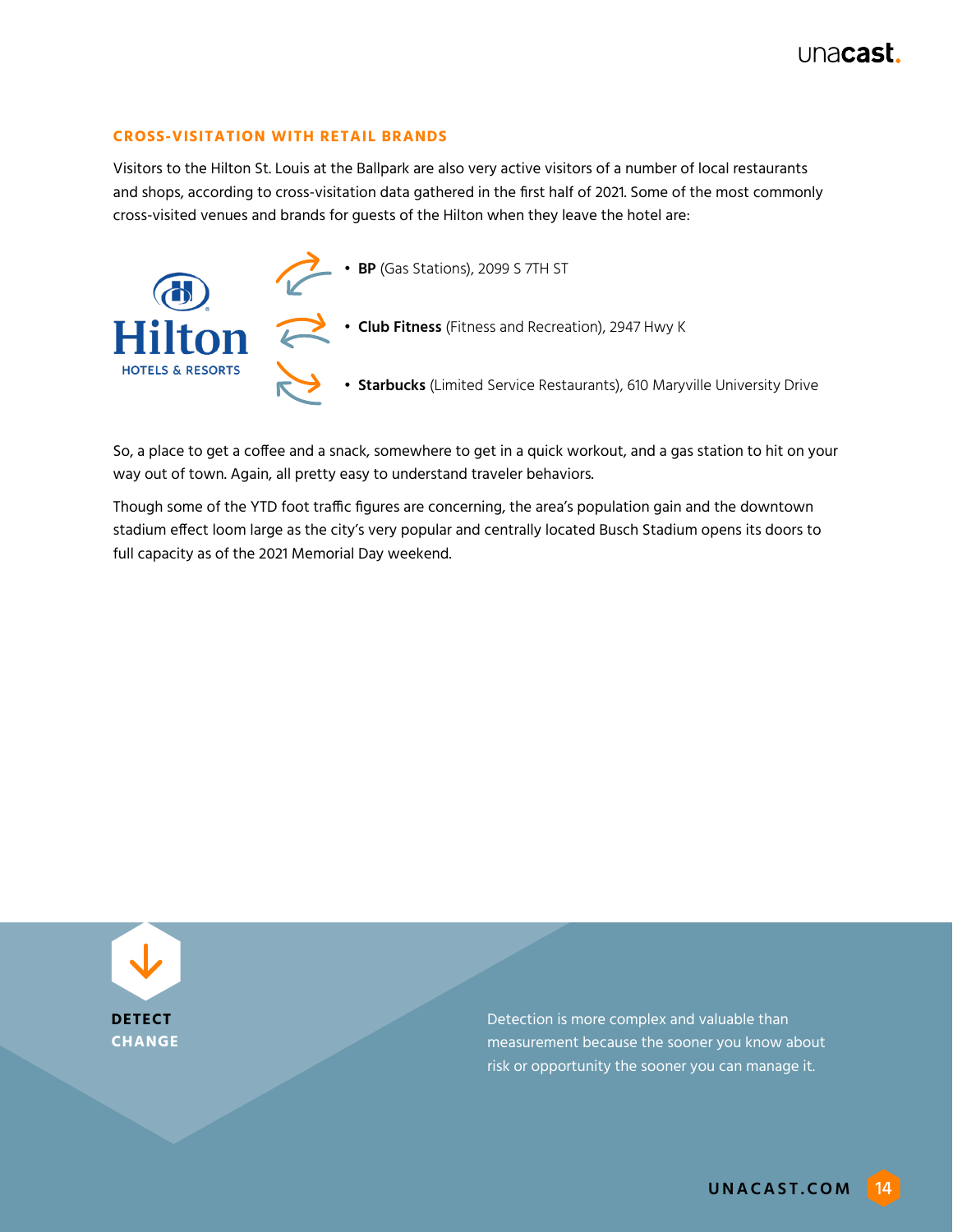## **In Summary**

Each of the mid-sized cities we examined here is demonstrating significant growth in the first half of 2021, fueled by relative resilience in foot traffic in and around each metropolitan area. Most incoming migrants are from bordering counties and states, and the newcomers are in each case of a greater relative income level than current city residents (read as: more spending power per person and a higher tax base locally).

|                   | <b>POPULATION</b><br><b>FI OW</b> | INCOME FLOW    | FOOT TRAFFIC<br><b>RECOVERY</b> | CROSS VISITED BRANDS                                                             |
|-------------------|-----------------------------------|----------------|---------------------------------|----------------------------------------------------------------------------------|
| <b>CINCINNATI</b> | $+7,600$                          | +\$1 billion   | 85%                             | Westin $\rightarrow$ The Little Clinic,<br><b>Chart House, Tide Dry Cleaners</b> |
| <b>BUFFALO</b>    | $+7,600$                          | +\$500 million | 84%                             | Westin $\rightarrow$ Panera, Wegmans                                             |
| ST. LOUIS         | $+7,600$                          | +\$600 million | 81%                             | Hilton $\rightarrow$ BP, Club Fitness,<br><b>Starbucks</b>                       |

Cincinnati is growing and by all indications will continue to grow. Buffalo has started the year strong and may yet break a long term trend of negative population flow in Q3 and Q4 of this year. St. Louis is poised for even greater growth in terms of foot traffic, but seasonal population loss looms in Q1.

Hotel brands and their associated cross-visitation brands will rely heavily on both the future growth of these three cities, as well as a return to more normalized foot traffic patterns associated with downtown stadiums and other urban attractions, leaving the question: What will the effects on each city look like at the end of 2021?

### **It is impossible to predict population flow and foot traffic but we can detect it, measure it and use that data to inform investment decisions in retail, real estate, the public sector, logistics and many other industries.**

Whether Cincinnati, St. Louis and Buffalo will continue to grow at the same rate remains to be seen. What we know for sure right now is that their emergence as growing population and economic centers in early 2021 is proven and the promise of increased foot traffic and human mobility in downtown cores seems poised to be fulfilled, much to the benefit of local hotels, restaurants and retail shops.

Want to know more about other Emerging Areas, Retail Brands and Venues in the United States and beyond? **[talktous@unacast.com](mailto:talktous%40unacast.com?subject=)**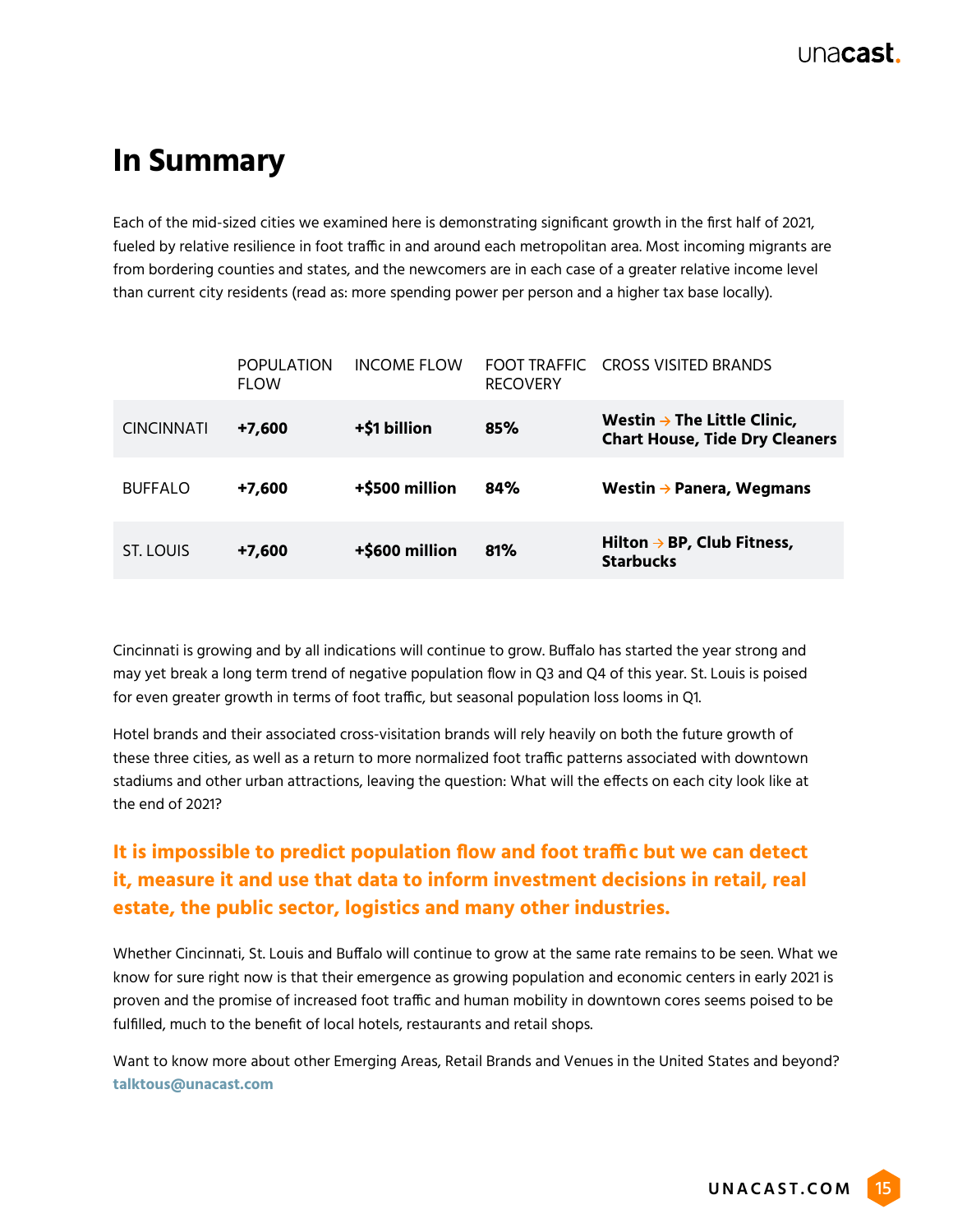#### **A FEW WORDS ABOUT PRIVACY**

We wholeheartedly believe that privacy is a concept to which every human that uses a connected device has a fundamental right — and it's built into every part of our business. Our privacy program covers the flow of location data from the point of collection to our customers' platforms.

Through our partner terms and conditions as well as through reviews of their privacy practices by our designated privacy officers, we strive to ensure that all our partners who contribute location data to us collect, use, and disclose the location data in compliance with applicable privacy laws and industry privacy standards.

We insist, among other things, on:

- Proper disclosures relating to the collection of location data
- User opt-in consent for the collection of location data from mobile devices
- Respecting mobile device users' choices and device settings

While we do not directly collect any location data, we are mindful about the privacy concerns that the users of mobile devices may have about location technologies. We describe our own privacy practices relating to the location data we receive from our partners in our **[Privacy Statement.](https://www.unacast.com/privacy)**